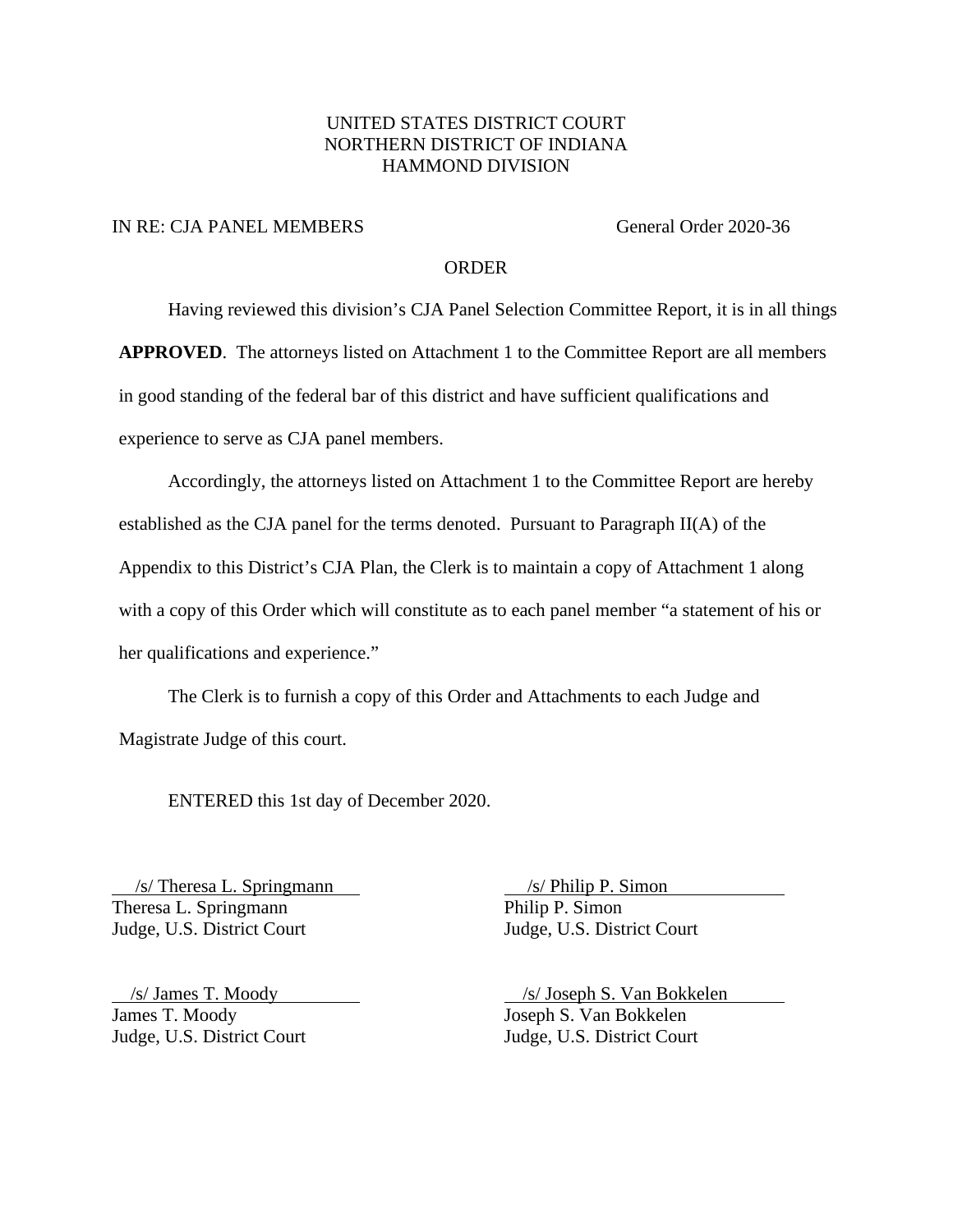# **Attachment 1**

| Russel Brown, Jr. (2021)                           | Paul Stracci (2021)              | Kerry Connor (2023)            |
|----------------------------------------------------|----------------------------------|--------------------------------|
| 9211 Broadway                                      | 11890 Broadway                   | 9013 Indianapolis Blvd., Ste C |
| Merrillville, IN 46410                             | Crown Point, IN 46307            | Highland, IN 46322             |
| 219-769-6300                                       | 219-525-1000                     | 219-972-7111                   |
| Fax 219-769-0633                                   | Fax 219-525-1000                 | Fax 219-972-7110               |
| rbrown@kbmtriallawyers.com                         | pstracci@straccilaw.com          | kcconnor@sbcglobal.net         |
|                                                    |                                  |                                |
| Brian Custy (2021)                                 | Bryan Truitt (2021)              | Arlington Foley, Sr. (2023)    |
| 101 West 84 <sup>th</sup> Drive, Ste A             | P.O. Box 2327                    | 1942 N. Main Street            |
| Merrillville, IN 46410                             | Valparaiso, IN 46384             | Crown Point, IN 46307          |
| 219-660-0450                                       | Fax 219-554-8997                 | 219-661-1200                   |
| bcusty@custylaw.com                                | bryan@tblawyers.com              | Fax 219-661-1205               |
|                                                    |                                  | arlingtonfoley@att.net         |
|                                                    |                                  |                                |
| Visvaldis Kupsis (2021)                            | <b>John Maksimovich (2022)</b>   | <b>Gregory Mitchell (2023)</b> |
| 1158 West Lincolnway, Ste 1C                       | 1946 N. Main Street              | 18141 Dixie Hwy, Ste 100       |
| Valparaiso, IN 46385                               | Crown Point, IN 46307            | Homewood, IL 60430             |
| 219-465-6240                                       | 219-663-1900                     | 708-799-9325                   |
| Fax 219-465-5333                                   | Fax 219-663-1908                 | mitchlaw00@comcast.net         |
| vpkupsis@hotmail.com                               | criminallaw@johnmaksimovich.com  |                                |
|                                                    |                                  |                                |
| <b>Sheldon Nagelberg (2021)</b>                    | <b>Adam Tavitas (2022)</b>       | <b>James Thiros (2023)</b>     |
| 53 West Jackson Blvd., Ste 664                     | 751 E. Porter Avenue, Ste 3      | $200$ E. $90th$ Drive          |
| Chicago, IL 60604                                  | Chesterton, IN 46304             | Merrillville, IN 46410         |
| 312-305-5278                                       | 219-677-9220                     | 219-769-1600                   |
| Fax 312-602-2544                                   | Adtavitas@aol.com                | Fax 219-738-3769               |
| sbnagelberglaw@att.net                             |                                  | Jim@thiros.com                 |
|                                                    |                                  |                                |
| Mark Psimos (2021)                                 | <b>Claudia Traficante (2022)</b> |                                |
| 9219 Broadway                                      | 2047 Crisman Road                |                                |
| Merrillville, IN 46410                             | Portage, IN 46368                |                                |
| 219-769-6969                                       | 219-762-6615                     |                                |
| Fax 219-769-3875                                   | Fax 219-763-6229                 |                                |
| psimoslaw@airbaud.net                              | citlaw@aol.com                   |                                |
|                                                    | R. Brian Woodward (2022)         |                                |
| Jeffrey Schlesinger (2021)                         | 200 East 90 <sup>th</sup> Drive  |                                |
| 8396 Mississippi St., Ste G                        | Merrillville, IN 46410           |                                |
| Merrillville, IN 46410                             |                                  |                                |
| 219-736-5555                                       | 219-736-9990<br>Fax 219-738-3769 |                                |
| Fax 866-828-7739                                   | rbwoodward@wbbklaw.com           |                                |
| pjeffslaw@aol.com<br><b>Susan Severtson (2021)</b> |                                  |                                |
| 7895 Broadway Chapel Plaza, Ste R                  |                                  |                                |
| Merrillville, IN 46410                             |                                  |                                |
| 219-769-8113                                       |                                  |                                |
| Fax 219-769-7993                                   |                                  |                                |
| susan@severtsonlaw.com                             |                                  |                                |
|                                                    |                                  |                                |
|                                                    |                                  |                                |